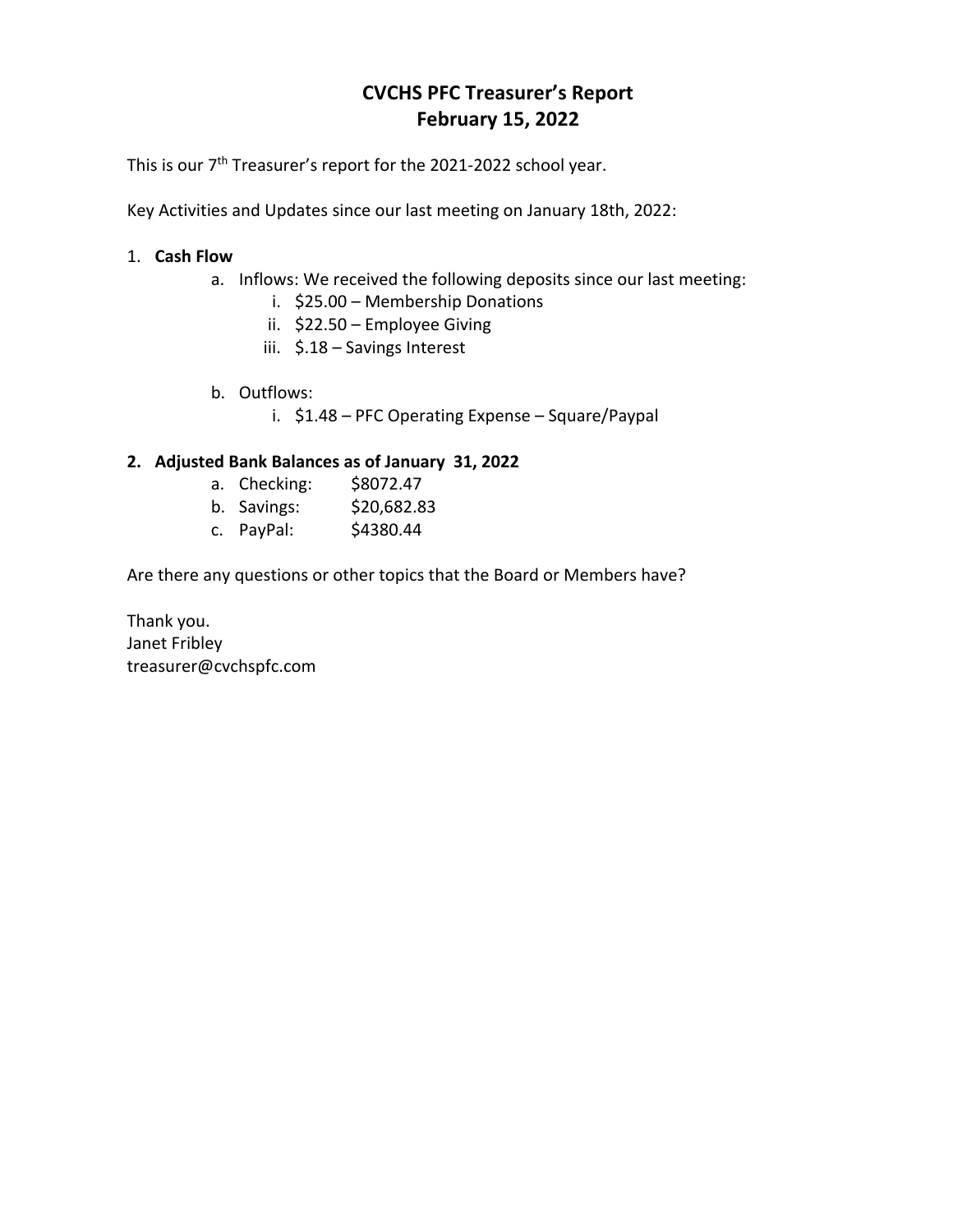#### CVCHS PFC Income Expense Report Period Ending 1-31-22

8/1/2021 through 7/31/2022 Using FY 2021-2022

|                                       | 8/1/2021 |               | 7/31/2022    |  |
|---------------------------------------|----------|---------------|--------------|--|
| Category                              | Actual   | <b>Budget</b> | Difference   |  |
| <b>INCOME</b>                         | 1,976.88 | 13,500.00     | $-11,523.12$ |  |
| 4010 - Membership Donations           | 910.00   | 8,000.00      | $-7,090.00$  |  |
| 4020 - Employee Giving                | 97.50    | 200.00        | $-102.50$    |  |
| 4230 - Amazon Smile Donations         | 267.28   | 300.00        | $-32.72$     |  |
| 4312 - Savings Interest Earned        | 1.06     | 0.00          | 1.06         |  |
| 4410 - Dine and Donate                | 556.59   | 3,000.00      | $-2,443.41$  |  |
| 4420 - Bingo Fundraising              | 144.45   | 2,000.00      | $-1,855.55$  |  |
| <b>EXPENSES</b>                       | 1,095.67 | 12,768.00     | 11,672.33    |  |
| 5010 - PFC Operating Expense          | 28.77    | 175.00        | 146.23       |  |
| 5020 - PFC Insurance                  | 580.00   | 580.00        | 0.00         |  |
| 5040 - PFC Postage and PO Box Renewal | 0.00     | 162.00        | 162.00       |  |
| 5060 - PFC Tax Prep and Fees          | $-10.00$ | 510.00        | 520.00       |  |
| 5070 - Web Related Expenses           | 0.00     | 341.00        | 341.00       |  |
| 5090 - Bingo_Painting Expenses        | 0.00     | 500.00        | 500.00       |  |
| 6110 - Hospitality Expenses           | 0.00     | 2,000.00      | 2,000.00     |  |
| 6120 - Staff Support                  | 252.45   | 0.00          | $-252.45$    |  |
| 7270 - Senior Activities              | 100.00   | 3,000.00      | 2,900.00     |  |
| 7280 - Senior Awards Desert           | 0.00     | 500.00        | 500.00       |  |
| 7290 - Scholarships                   | 0.00     | 3,000.00      | 3,000.00     |  |
| 8020 - Misc Expenses - TShirts Order  | 0.00     | 2,000.00      | 2,000.00     |  |
| <b>Net Difference:</b>                | 881.21   | 732.00        | 149.21       |  |

2/12/2022 Page 1